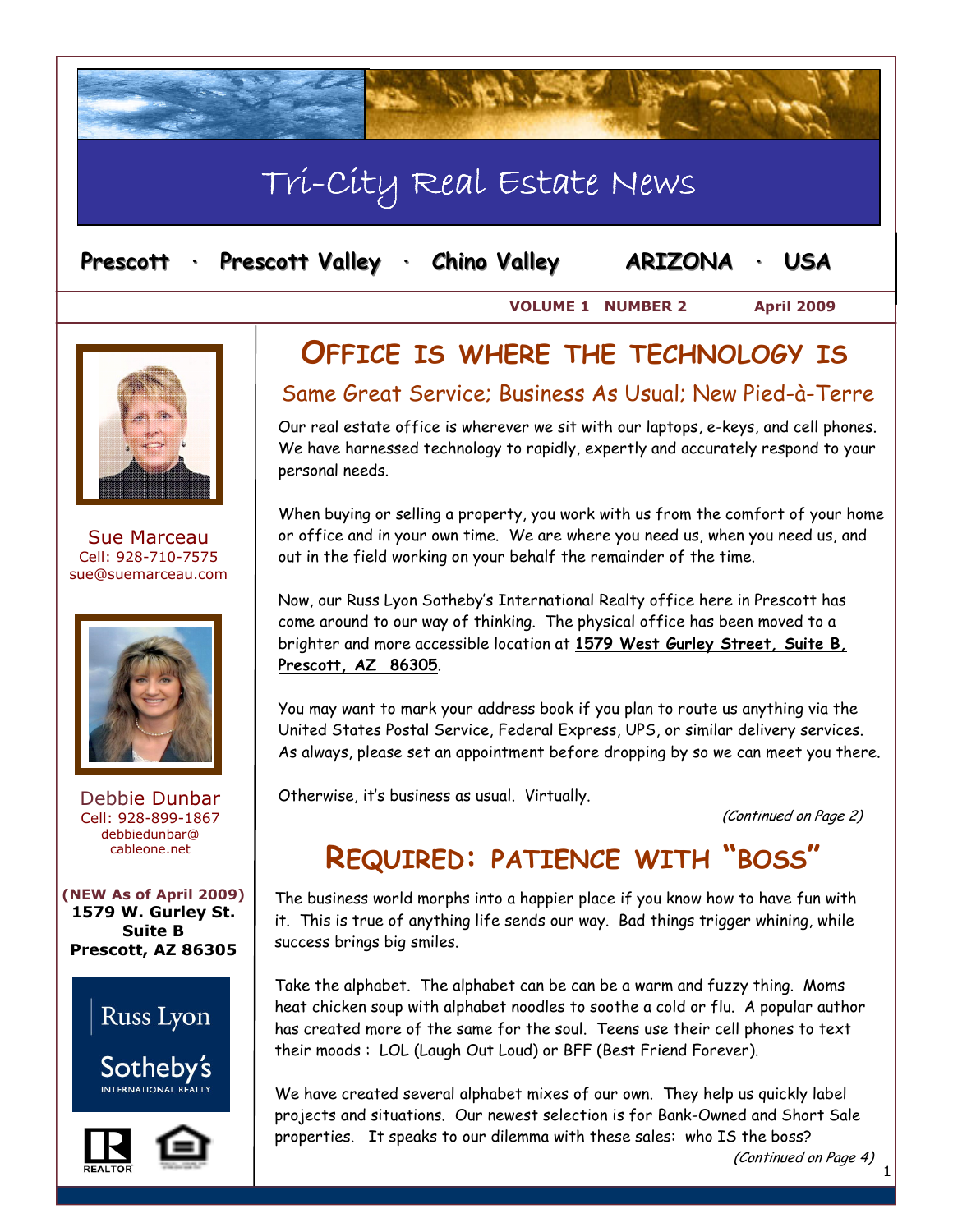# **DEBBIE, SUE, AND TECHNOLOGY TOO!**

(Continued from Page 1)

Our goal is to provide you with your most pleasant and worry-free real estate experience ever. To accomplish this, we have created a seamless kit of tools filled with everything needed to keep you in tune with real estate opportunities and trends.

Our Toolkit comes with our personal guarantee of top-notch advice, counsel, and customer care. This Toolkit is a winning combination for you, your family, and your friends. We are pretty excited about the Toolkit: what it has done for past clients and what it can do for you. We're still tweaking it, so feel free to let us know what you think. Meanwhile, here are some of the tools we use and how they benefit you.

**Ekey** – Showing property requires having access to it. The latest technology is an "e-key", whereby a Palm or similar device is used to unlock a key box. An infrared feature beams an Agent's pass code to the lockbox and voilà, the box opens. The Agent removes the key, opens the door, shows the property, and returns the key to the box when finished. The infrared system logs the Agent's visit and informs the Listing Agent of the showing.

**Portable Document Format (PDF)** — The free Adobe Reader that you often are invited to download from the web is a popular software for this format. A full version of the Adobe Acrobat program enables us to save any word, spreadsheet or other document on our computer in this very safe format. A PDF file keeps the integrity of the data intact because it generally bars editing and/or transmission of viruses.

**Electronic fax** – Transmissions can now be sent to online fax gateways, which securely capture and forward documents to our email inboxes. The originator of an electronic fax can send a fax to one of our numbers using a standard fax machine. Your very important documents arrive safely and securely.

**Email** – Our email servers have fairly tight net access restrictions. This helps prevent unauthorized use of our accounts by spammers, phishers, and other abusers of the Internet.

**Shopping Carte** – We have our very own shopping carte, just like the online shopping catalogs. When you give us detailed information about what you seek in a property, we load that information into our software and find Listings that meet your needs. Then, we send you Listings that match your needs as they come on market. The sooner you are aware of properties, the more quickly you can act on them.

**Photo Gallery** – A wise Chinese Emperor long ago told the world that "a picture speaks a thousand words". Those thousand words are encapsulated into the tiny little dots (or pixels) that make up digital images. When we list properties, we give our Sellers optimal exposure of their homes or land by attaching as many photos as possible.

**Virtual Tours** – If still photos can speak thousands of words for a Seller's property, imagine what Virtual Tours can do. These "tours" feature panoramic still photos stitched together to look like a video. They can come with or without canned music, additional text, varied layouts, and a whole range of additional features.

**Web Sites** – Our own personal web sites – www.debbiedunbar.com and www.suemarceau.com – have full access for Buyers to search the Multiple Listing Service (MLS). Additional web tools are available

2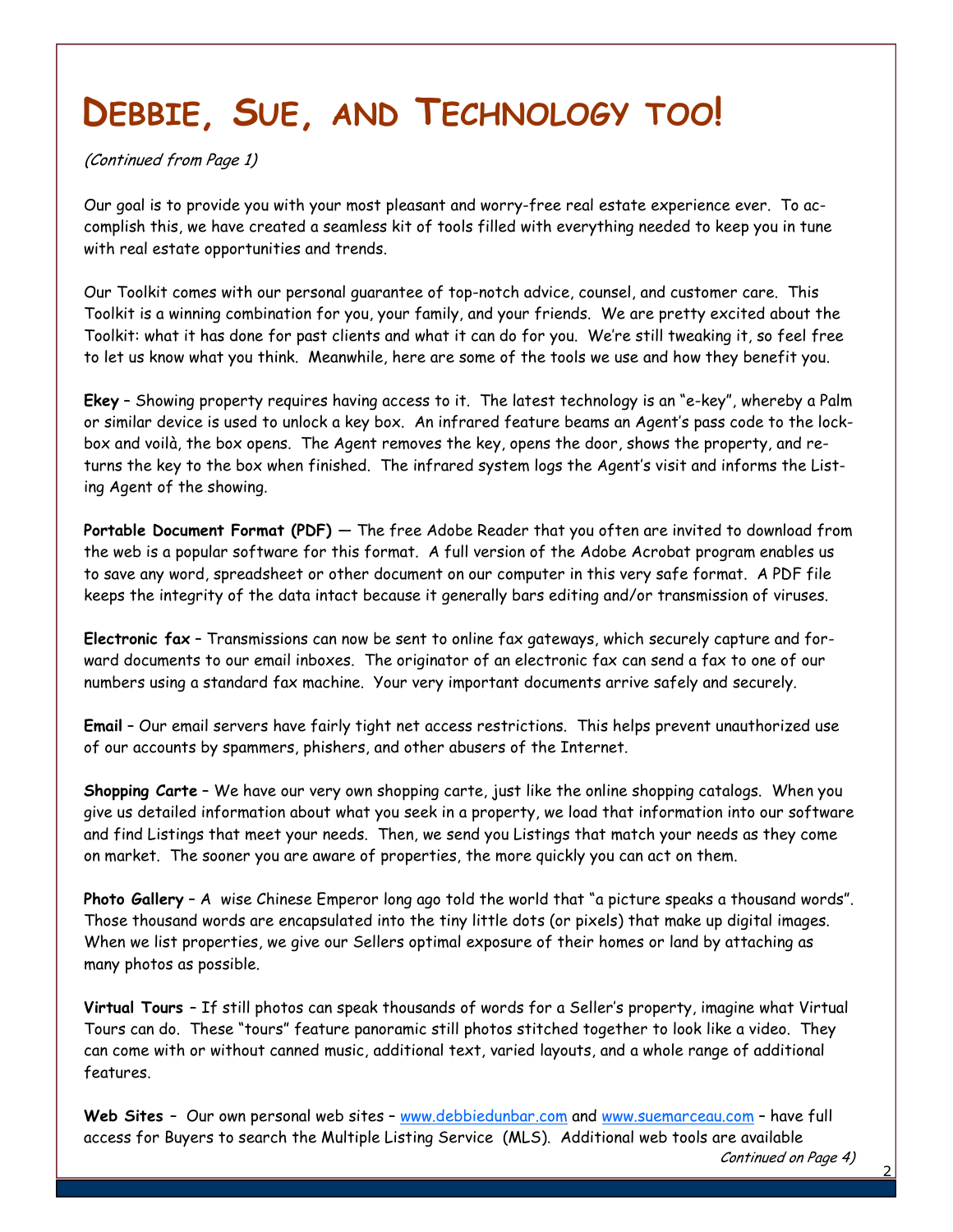# **SALES RESULTS IN PRESCOTT BY SUBDIVISON**

| Homes Sold $\sim$ 1Q2009 $\sim$ Prescott, AZ |                             |                    |                            |                    |               |                               |  |  |  |  |
|----------------------------------------------|-----------------------------|--------------------|----------------------------|--------------------|---------------|-------------------------------|--|--|--|--|
| <b>Subdivision</b>                           | <b>Homes</b><br><b>Sold</b> | <b>Sold</b><br>Low | <b>Sold</b><br><b>High</b> | Avg<br><b>Sold</b> | Avg           | Avg Dol-<br>Days On lars / Sq |  |  |  |  |
|                                              |                             | 000s               | 000s                       | 000s               | <b>Market</b> | Ft                            |  |  |  |  |
| <b>American Ranch</b>                        |                             |                    |                            |                    |               |                               |  |  |  |  |
| <b>Cathedral Pines</b>                       |                             |                    |                            |                    |               |                               |  |  |  |  |
| <b>Cliff Rose</b>                            | 3                           | \$170              | \$260                      | \$217              | 73            | \$132                         |  |  |  |  |
| <b>Eagle Ridge</b>                           | 1                           | \$295              | \$295                      | \$295              | 285           | \$111                         |  |  |  |  |
| <b>Forest Trails</b>                         | 1                           | \$175              | \$175                      | \$175              | 44            | \$110                         |  |  |  |  |
| <b>Granite Oaks</b>                          |                             |                    |                            |                    |               |                               |  |  |  |  |
| Hassayampa                                   |                             |                    |                            |                    |               |                               |  |  |  |  |
| <b>Hidden Valley Ranch</b>                   | 5                           | \$285              | \$575                      | \$404              | 169           | \$146                         |  |  |  |  |
| <b>Inscription Canyon</b>                    | 1                           | \$525              | \$525                      | \$525              | 197           | \$233                         |  |  |  |  |
| Kingswood                                    |                             |                    |                            |                    |               |                               |  |  |  |  |
| <b>Pinon Oaks</b>                            | 9                           | \$256              | \$405                      | \$344              | 227           | \$145                         |  |  |  |  |
| <b>Prescott Highlands</b>                    | 1                           | \$440              | \$440                      | \$440              | 618           | \$126                         |  |  |  |  |
| <b>Prescott Lakes</b>                        | 6                           | \$250              | \$468                      | \$364              | 200           | \$147                         |  |  |  |  |
| <b>Ranch At Prescott</b>                     |                             |                    |                            |                    |               |                               |  |  |  |  |
| <b>Southview</b>                             | $\blacksquare$              | \$462              | \$462                      | \$462              | 271           | \$187                         |  |  |  |  |
| <b>Talking Rock Ranch</b>                    |                             |                    |                            |                    |               |                               |  |  |  |  |
| Timberridge                                  | 1                           | \$300              | \$300                      | \$300              | 232           | \$157                         |  |  |  |  |
| <b>Whispering Canyon</b>                     | 1                           | \$375              | \$375                      | \$375              | 52            | \$130                         |  |  |  |  |
| <b>Wildwood</b>                              | $\overline{2}$              | \$225              | \$275                      | \$233              | 6             | \$105                         |  |  |  |  |
| Yavapai Hills                                | $\overline{7}$              | \$420              | \$220                      | \$308              | 169           | \$115                         |  |  |  |  |
| <b>All of Prescott</b>                       | 100                         | \$60               | \$699                      | \$302              | 145           | \$145                         |  |  |  |  |

Source: Prescott Area Association of REALTORS® (PAAR) Multiple Listing Service (MLS) Figures represent only site-built single family homes ~ no condos, townhomes or manufactured homes. Only a sampling of popular subdivisions is shown and does not compute to the "All of Prescott" statistics. Subdivisions such as Talking Rock Ranch, Whispering Canyon, and Inscription Canyon feature larger parcel sizes than other areas in this report. The dollars per square foot calculation on these properties therefore skews high because the land value is not calculated separately on any property in this report. .